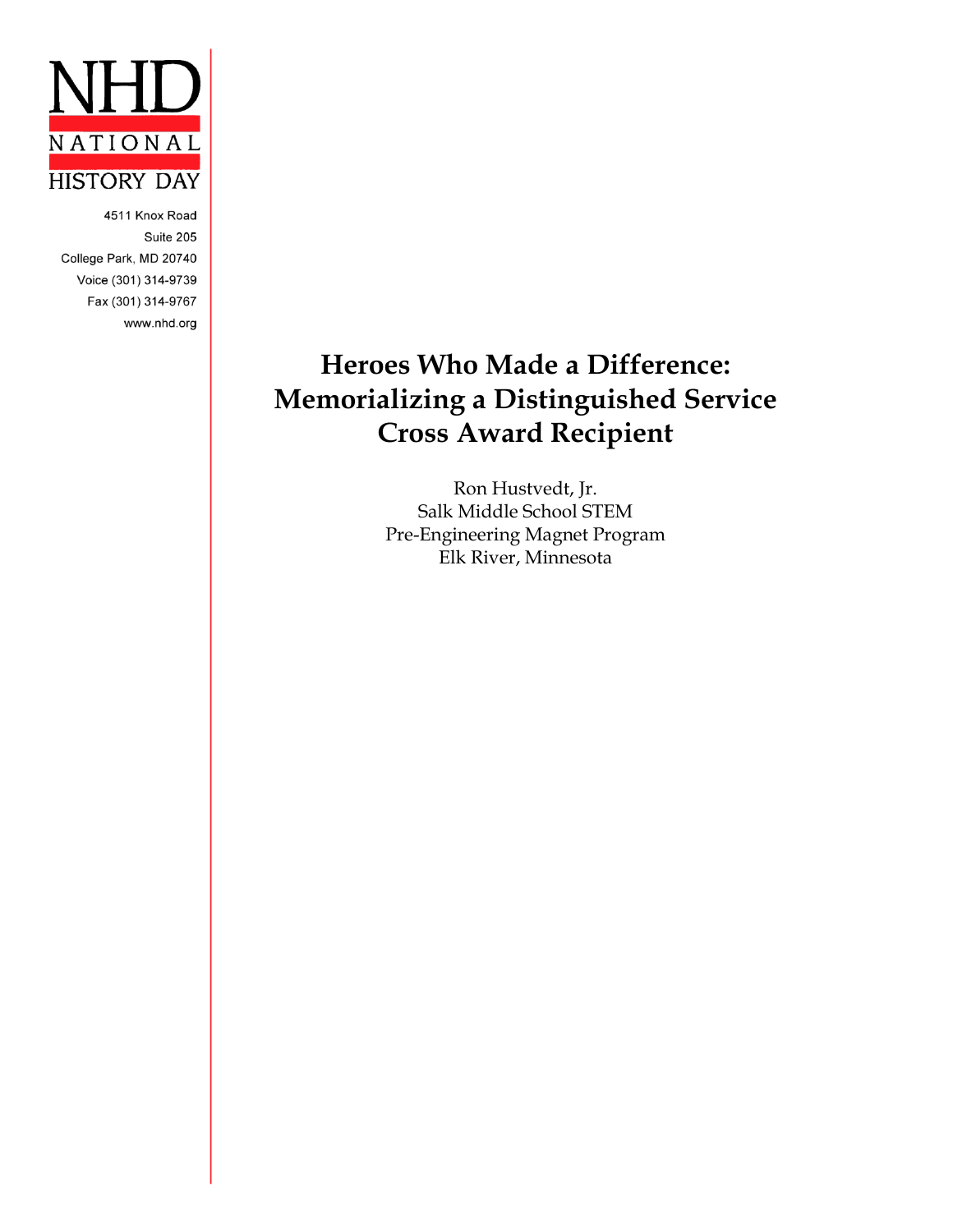### **Grade Level***:*

 $6 - 8$ 

## **Objectives:**

At the conclusion of this lesson, students will be able to

- Examine the requirements to earn the Distinguished Service Cross
- Select and research a recipient of the medal during World War I
- Write a newspaper editorial commemorating that soldier

# **Guiding Question:**

What does distinguished service to your country in a time of war look like? How does a medal serve as a symbol of the extraordinary service of an otherwise ordinary individual? How do we honor those individuals a century later?

## **Connections to Common Core:**

CCSS.ELA-Literacy.RH.6-8.2 Determine the central ideas or information of a primary or secondary source; provide an accurate summary of the source distinct from prior knowledge or opinions.

## **Connections to C3 Framework:**

D2.His.3.6-8. Use questions generated about individuals and groups to analyze why they, and the developments they shaped, are seen as historically significant.

## **Documents Used:**

## Secondary Sources:

Distinguished Service Cross: Artifact photograph and explanation <http://historyexplorer.si.edu/resource/?key=4186>

Object Record: Distinguished Service Cross <http://amhistory.si.edu/militaryhistory/collection/object.asp?ID=424>

## **Lesson Description:**

Overview: Students put actual names and individual actions to the larger events of World War I by learning about the Distinguished Service Cross and honoring a soldier from the United States who earned one. Students research a recipient of the medal and write an editorial commemorating that soldier. This can be kept within the classroom, but also has the opportunity for community outreach if there are local honorees. This lesson can serve as a concluding activity for a unit on World War I or a launch into a World War I unit.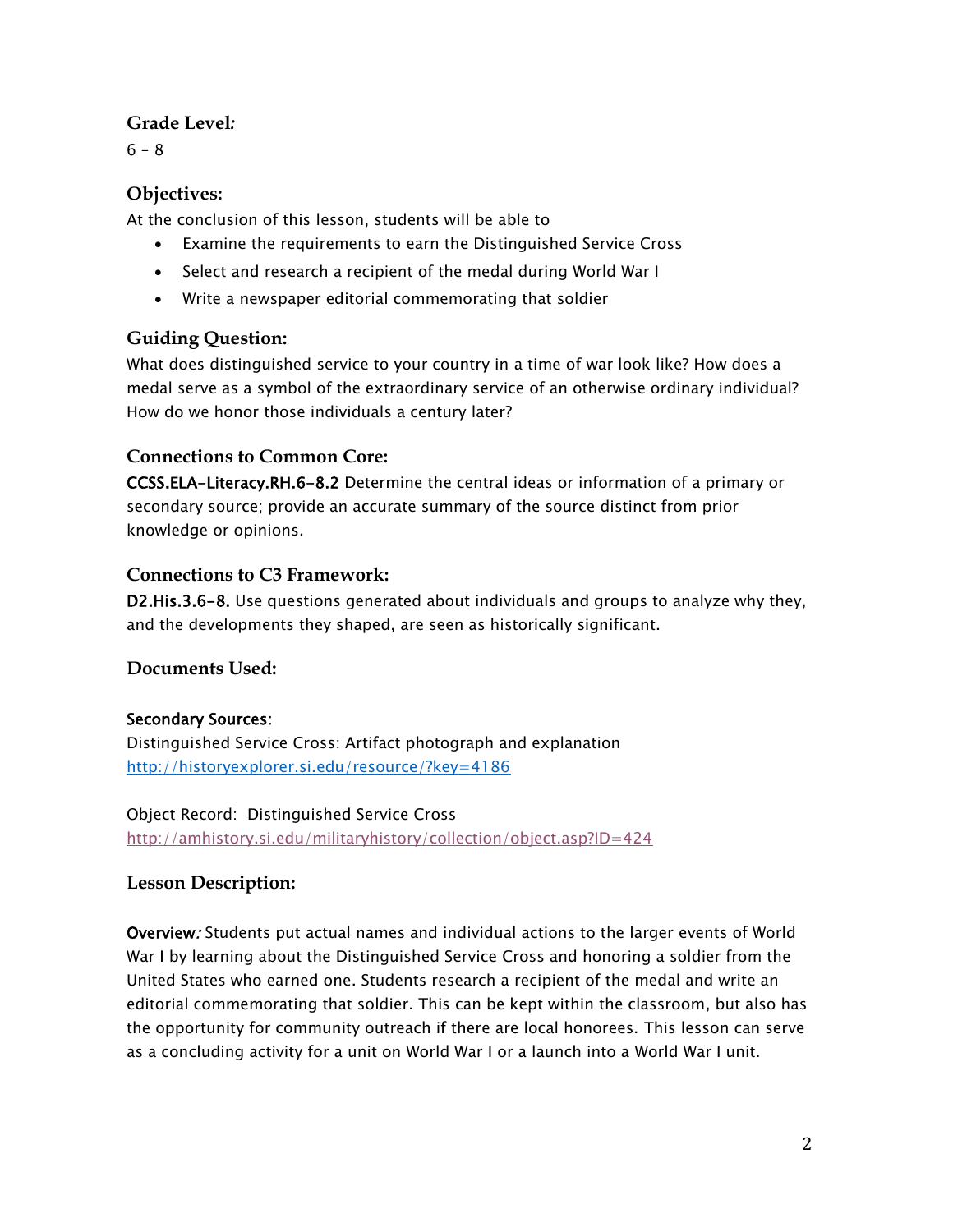Time: One to four days (depends on how much choice a teacher gives to students and how much research is expected).

#### **Materials:**

- Devices with internet access
- Source Analysis: Distinguished Service Cross Medal
- Get to Know your Soldier
- Editorial Outline
- Writing utensils

### **Lesson Preparation:**

- Make one copy of each handout per student.
- Students need to have access to the websites listed and teacher should navigate the websites ahead of time. Students may select a soldier of his or her choosing or the teacher can narrow it down to a limited number of soldiers.

## **Day 1 Procedure***:*

- **Go to<http://historyexplorer.si.edu/artifacts> and in the Search History Explorer** box type "Distinguished Service Cross." In the Search Results box click on the photograph and read about the medal. Be sure to enlarge the image.
- Teachers can choose to have students work alone, in small groups, or as an entire class. Either way, students should individually complete the Source Analysis worksheet using the medal and the website as a guide.
- Go to<http://amhistory.si.edu/militaryhistory/collection/> and click "Search by Keyword." Type "Distinguished Service Cross" and click on the medal in the search results. Finish the Source Analysis worksheet using the additional details listed here.
- Using the listed websites on page two of the Get to know your soldier organizer, and other reliable online sources, select a soldier from World War I who was a recipient of the Distinguished Service Cross. Complete page one of the Get to know your soldier organizer the best you can with the available sources.

#### **Day 2 Procedure***:*

- Finalize the "Get to know your soldier" organizer.
- Complete the "Editorial Outline" using the information collected. Use it to write the final editorial.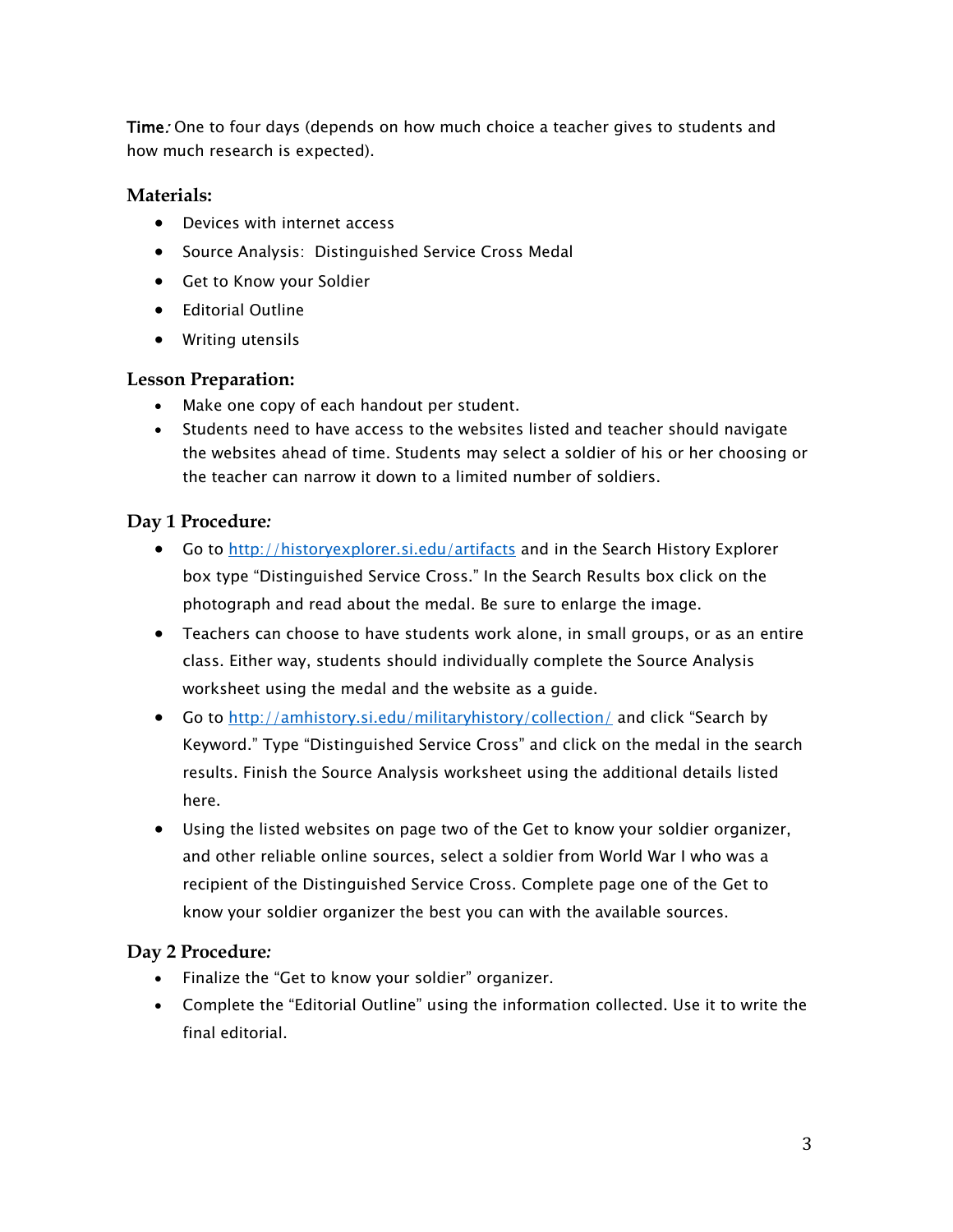#### **Assessment Materials:**

- Source Analysis sheet
- Get to know your Soldier organizer
- Editorial outline
- completed editorial

### **Methods for Extension:**

- Read "The Shock of War" and add several sentences to your letter about the impact of the war on soldiers. Write in general terms like "Many soldiers in World War I…" Be careful not to make assumptions about the impact on your specific soldier. <http://www.smithsonianmag.com/history/the-shock-of-war-55376701/>
- Contact your local newspaper and submit your editorial for publication.
- Create a class website or blog and electronically publish your editorials.

## **Adaptations:**

- Complete only the "Editorial Outline" instead of writing the actual editorial.
- Teacher pre-searches for several soldiers with lots of information and provides students with the necessary information for the "Get to know your soldier" organizer.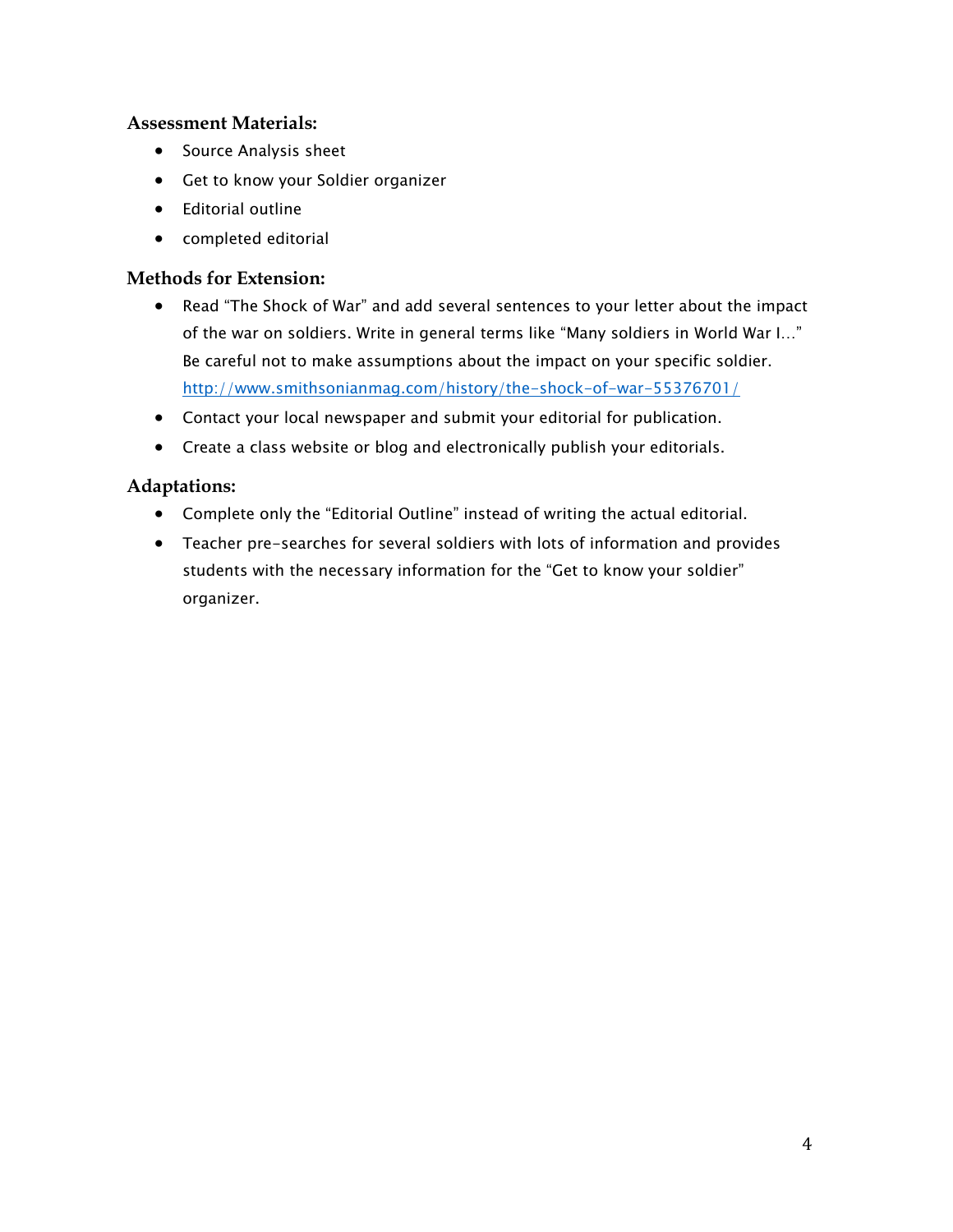### **Bibliography**

#### Primary Source

"Distinguished Service Cross Medal." Smithsonian National Museum of American History. Accessed February 13, 2014. http://historyexplorer.si.edu/resource/?key=4186.

#### Secondary Sources

- Alexander, Caroline. "The Shock of War." Smithsonian Magazine, (September 2010). Accessed February 13, 2014. http://www.smithsonianmag.com/history/theshock-of-war-55376701/.
- Legion of Valor of the United States of America. "Legion of Valor Search." 2014. Accessed February 20, 2014. www.legionofvalor.com/search.php.
- "Military Times Hall of Valor." Military Times. 2014. Accessed February 20, 2014. http://projects.militarytimes.com/citations-medalsawards/search.php?conflict=2.
- "Object Record: Distinguished Service Cross Medal." The Price of Freedom: Americans at War, Smithsonian National Museum of American History. Accessed February 13, 2014. http://amhistory.si.edu/militaryhistory/collection/object.asp?ID=424.
- U. S. Army Medical Department. "AMEDD Distinguished Service Cross Recipients of World War I. United States Army. November 4, 2011. Accessed February 20, 2014. http://ameddregiment.amedd.army.mil/dsc/wwi.html.
- U. S. Department of Defense. "Distinguished Service Cross Recipients, World War I, 1917- 1918." Department of Defense. March 29, 2013. Accessed February 20, 2014. http://valor.defense.gov/Portals/24/Documents/ServiceCross/ArmyDSC-WWI.pdf.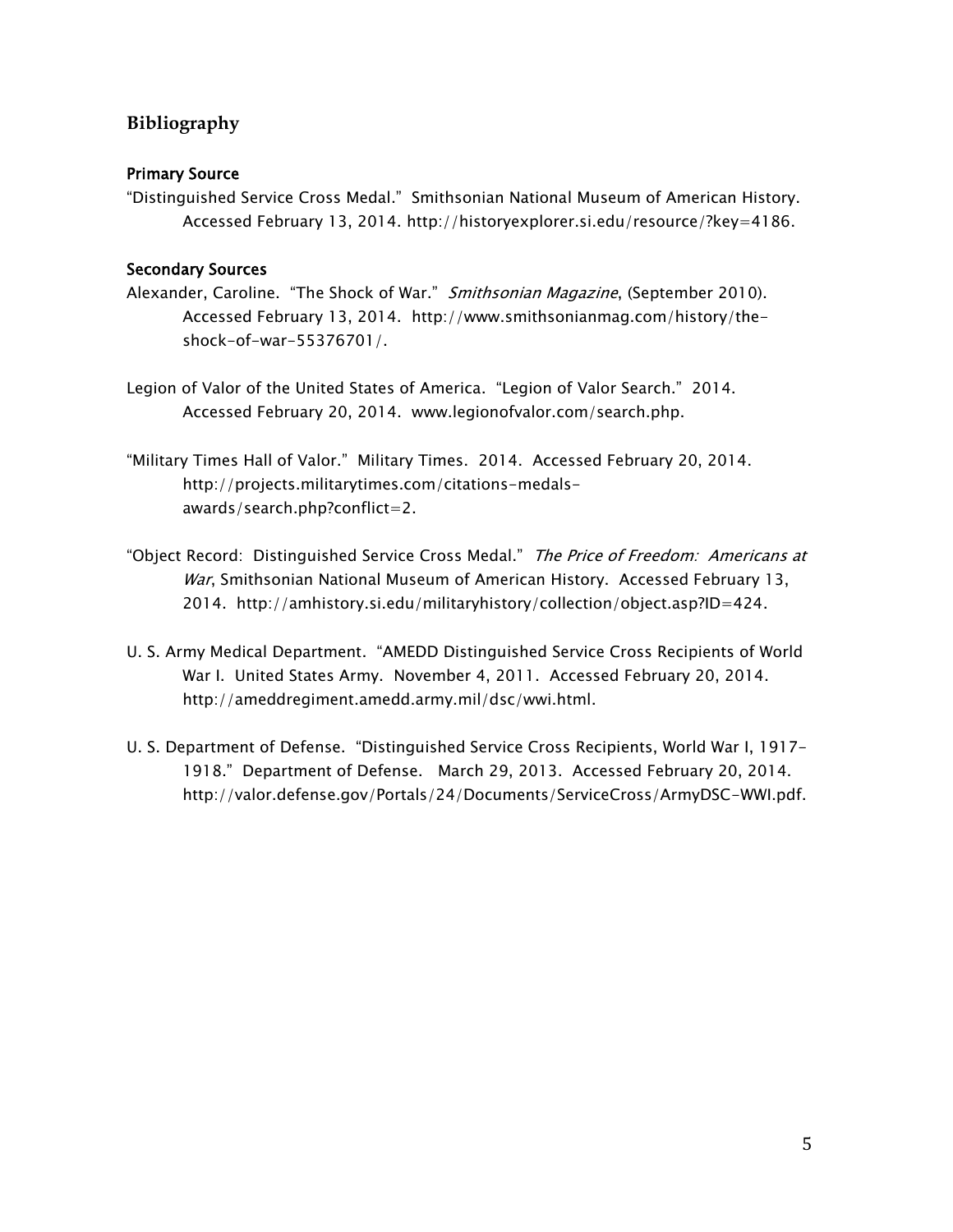| Name: |  |
|-------|--|
|       |  |
|       |  |

# **Source Analysis Artifact Title:** Distinguished Service Cross Medal

### Use the following websites to help you:

http://historyexplorer.si.edu/resource/?key=4186 http://amhistory.si.edu/militaryhistory/collection/object.asp?ID=424

Date established: \_\_\_\_\_\_\_\_\_\_\_\_\_\_\_\_\_ Established by: \_\_\_\_\_\_\_\_\_\_\_\_\_\_\_\_\_\_\_\_\_\_\_\_\_\_\_\_

Explain the context/significance of that date and individual:

#### Qualifications of medal recipient:

- 1.
- 
- 2.
- 3.
- 4.

| <b>Artifact Description</b>                           |            |  |  |
|-------------------------------------------------------|------------|--|--|
| Dimensions:                                           | Materials: |  |  |
| Physical Description:                                 |            |  |  |
| Why were those colors selected for the ribbon?        |            |  |  |
| What is the significance of the symbols on the medal? |            |  |  |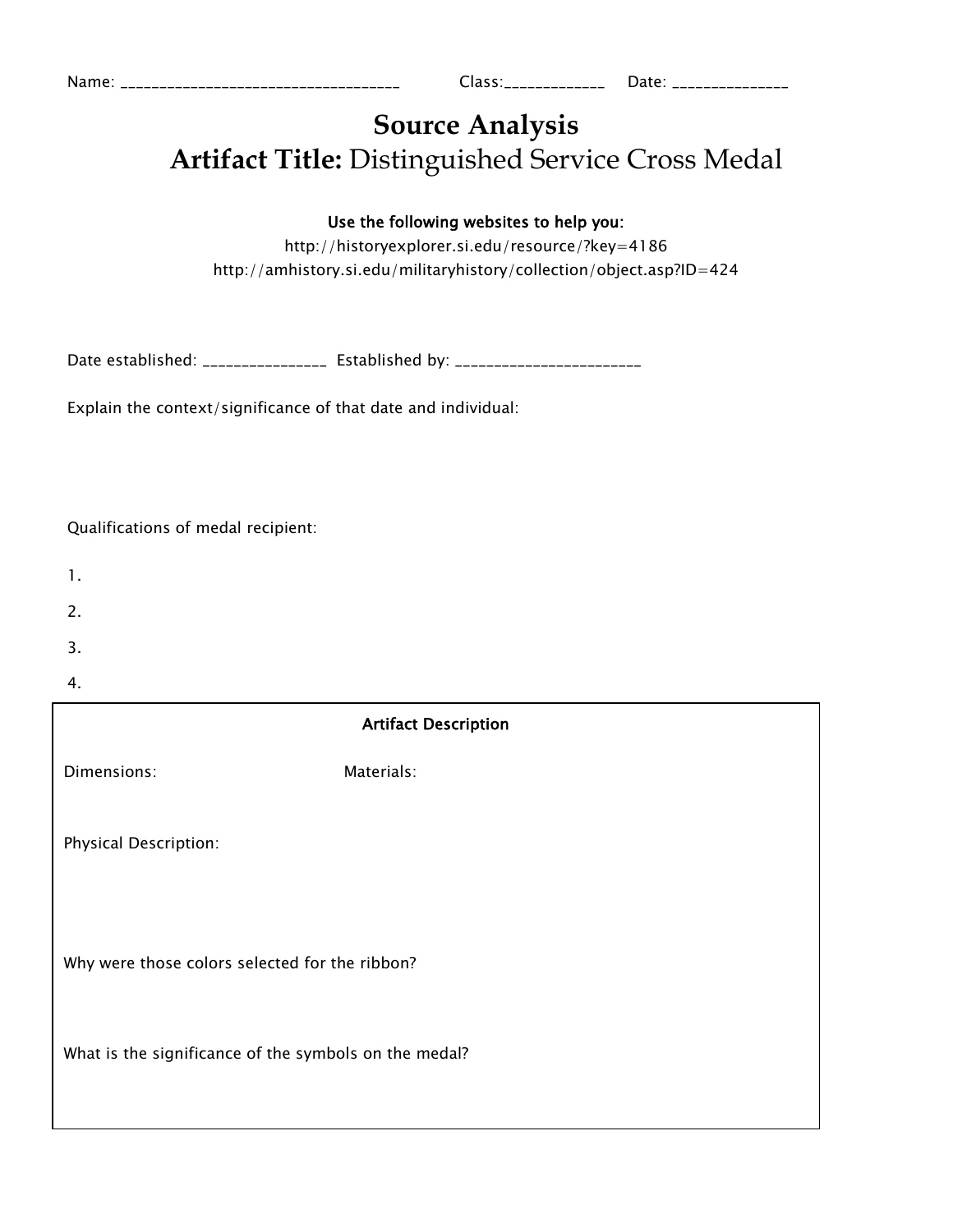# **Get to know your soldier**

| Company: ___________________________ Regiment: __________________________ |  |  |  |
|---------------------------------------------------------------------------|--|--|--|
|                                                                           |  |  |  |
|                                                                           |  |  |  |
|                                                                           |  |  |  |
|                                                                           |  |  |  |
|                                                                           |  |  |  |

Details of heroic actions:

Which Distinguished Service Cross qualifications did your soldier's actions meet?

Connection to broader battle/war and how that battle impacted World War I:

Check off the sources you used (see reverse for help using each source):

- \_\_\_ Legion of Valor
- \_\_\_ Home Of Heroes
- \_\_\_ U.S. Department of Defense
- \_\_\_ Military Times Hall of Valor
- \_\_\_ U.S. Army Medical Department

Other sources: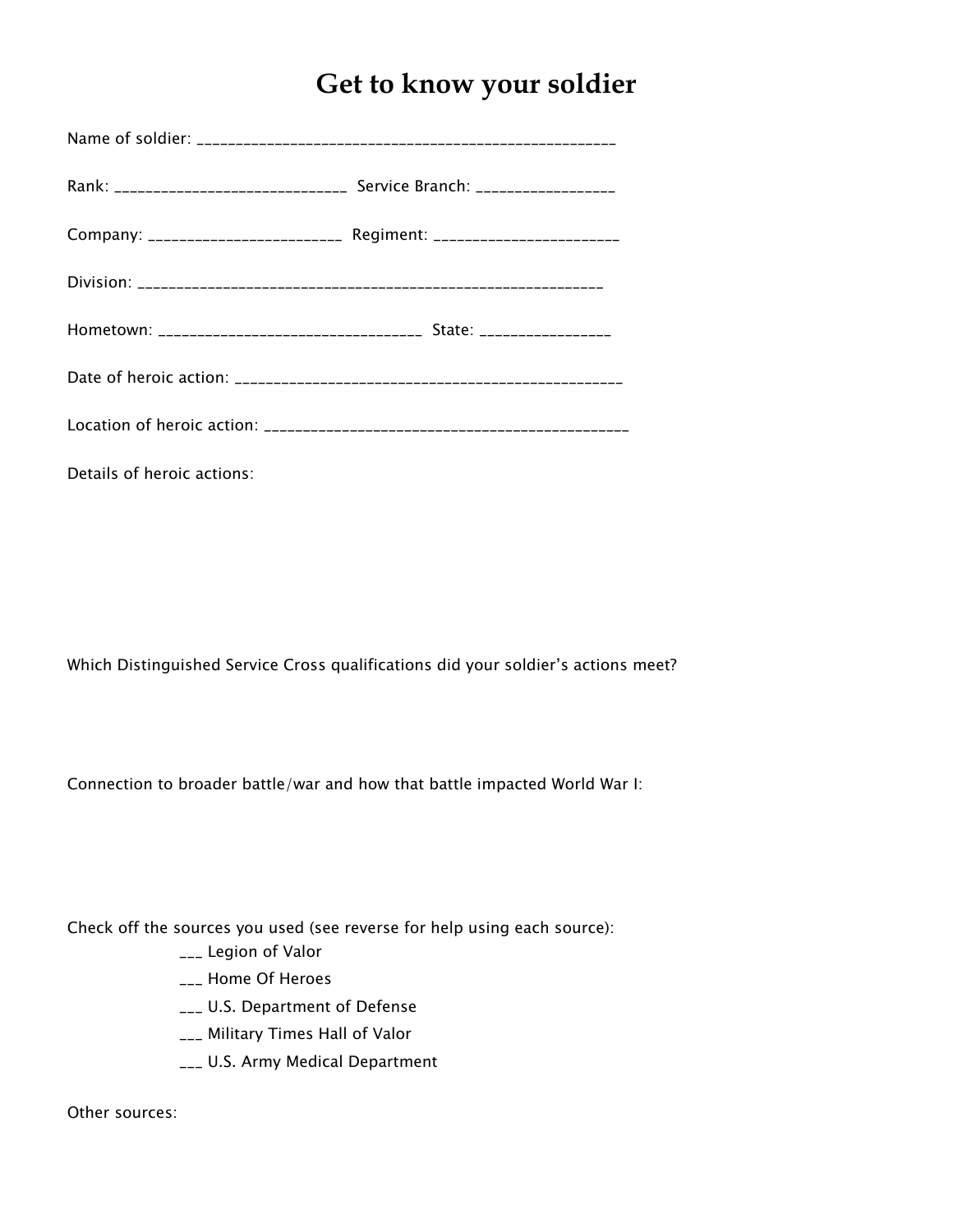# A few sources to help select and research a World War I soldier

#### U.S. Department of Defense

<http://valor.defense.gov/Portals/24/Documents/ServiceCross/ArmyDSC-WWI.pdf> Search through a list of all World War I medal recipients

#### U.S. Army Medical Department

<http://ameddregiment.amedd.army.mil/dsc/wwi.html> Contains a list of Army Medical Department Regiment medal recipients

#### Legion of Valor

[www.legionofvalor.com/search.php](http://www.legionofvalor.com/search.php)

Conduct a search for a specific soldier or create a list to review/select from You can leave the first and last name blank to find a soldier Leave the Service Branch blank unless you have a specific branch in mind For Award Received select "Distinguished Service Cross" For War Medal Received In select "World War I" Click on the soldier's name for details. Some have a lot others have very little.

#### Military Times Hall of Valor

<http://projects.militarytimes.com/citations-medals-awards/search.php?conflict=2>

A good place to go once you have a soldier selected Search by name, award, and conflict Main page at [www.militarytimes.com](http://www.militarytimes.com/)